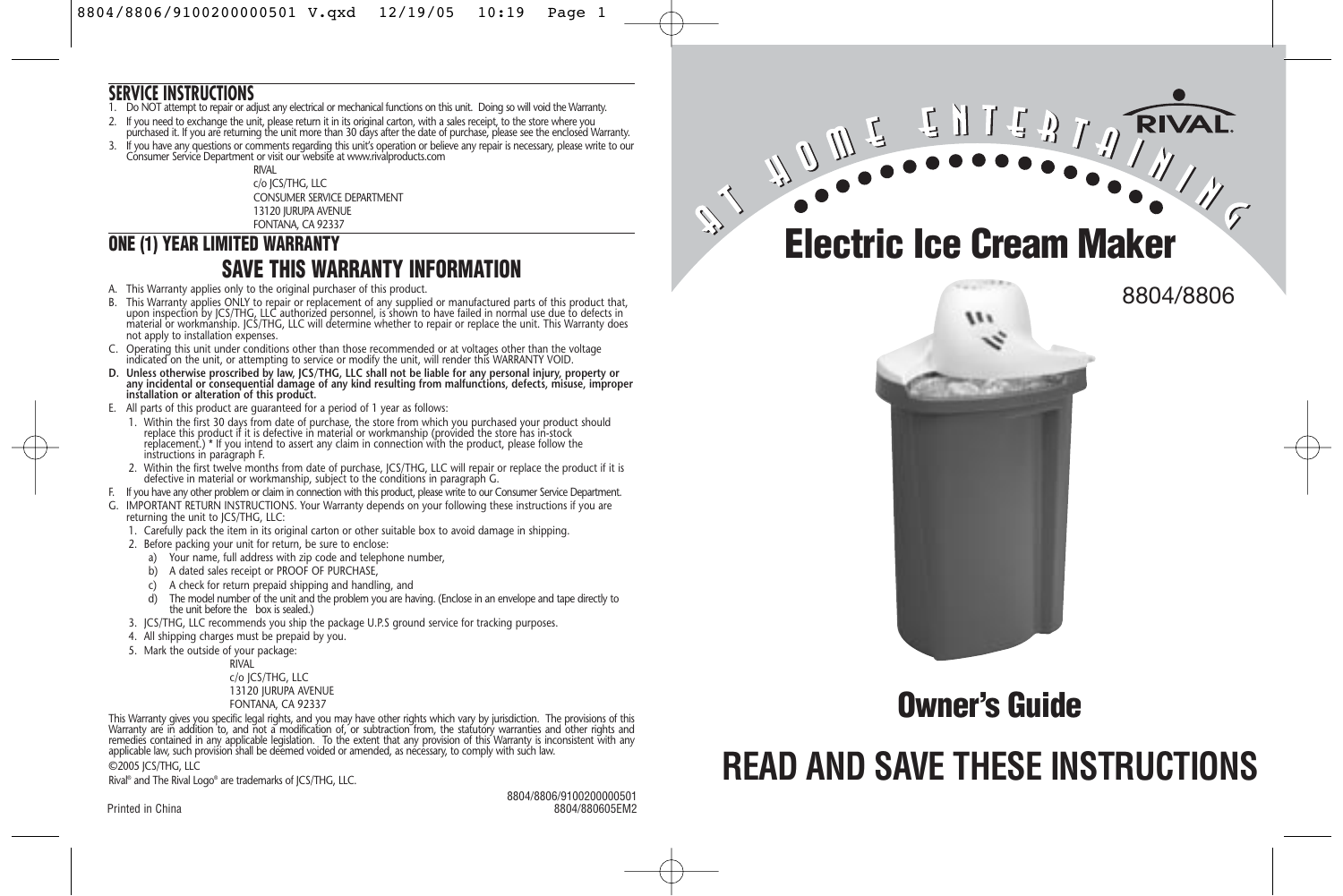**When using electrical appliances, basic safety precautions should always be followed, including the following:** 

- 1. Read all instructions before using.
- 2. To protect against electrical shock, do not immerse cord, plug, or motor in water or other liquid.
- 3. Close supervision is necessary when any appliance is used by or near children.
- 4. Unplug from outlet when not in use, before putting on or taking off parts, and before cleaning.
- 5. Avoid contacting moving parts.
- 6. Do not operate any appliance with a damaged cord or plug or after the appliance malfunctions, or has been dropped or damaged in any manner. See warranty to return for examination, repair, or electrical or mechanical adjustment.
- 7. The use of accessory attachments (not recommended or sold by Rival®) may cause fire, electric shock or injury.
- 8. Do not use outdoors.
- 9. Do not let cord hang over edge of table or counter, or touch heated surfaces, including the stove.
- 10. Do not use appliance for other than intended use.
- 11. Do not operate your Ice Cream Maker dry. Always have ice cream mixture in the ICE CREAM CAN when you plug in your appliance.
- 12. The ICE CREAM CAN should be thoroughly towel dried after use and washing. If the ICE CREAM CAN is left to "air dry", water spots may appear.

# **IMPORTANT SAFEGUARDS SAVE THESE INSTRUCTIONS**

This appliance is for **HOUSEHOLD USE ONLY.** No user-serviceable parts inside. Power Unit never needs lubrication. Do not attempt to service this product.

# **POLARIZED PLUG**

This appliance has a polarized plug (one blade is wider than the other). To reduce the risk of electric shock, this plug is intended to fit into a polarized outlet only one way. If the plug does not fit fully into the outlet, reverse the plug. If it still does not fit, contact a qualified electrician. Do not attempt to modify the plug in any way. If the plug fits loosely into the AC outlet or if the AC outlet feels warm do not use that outlet.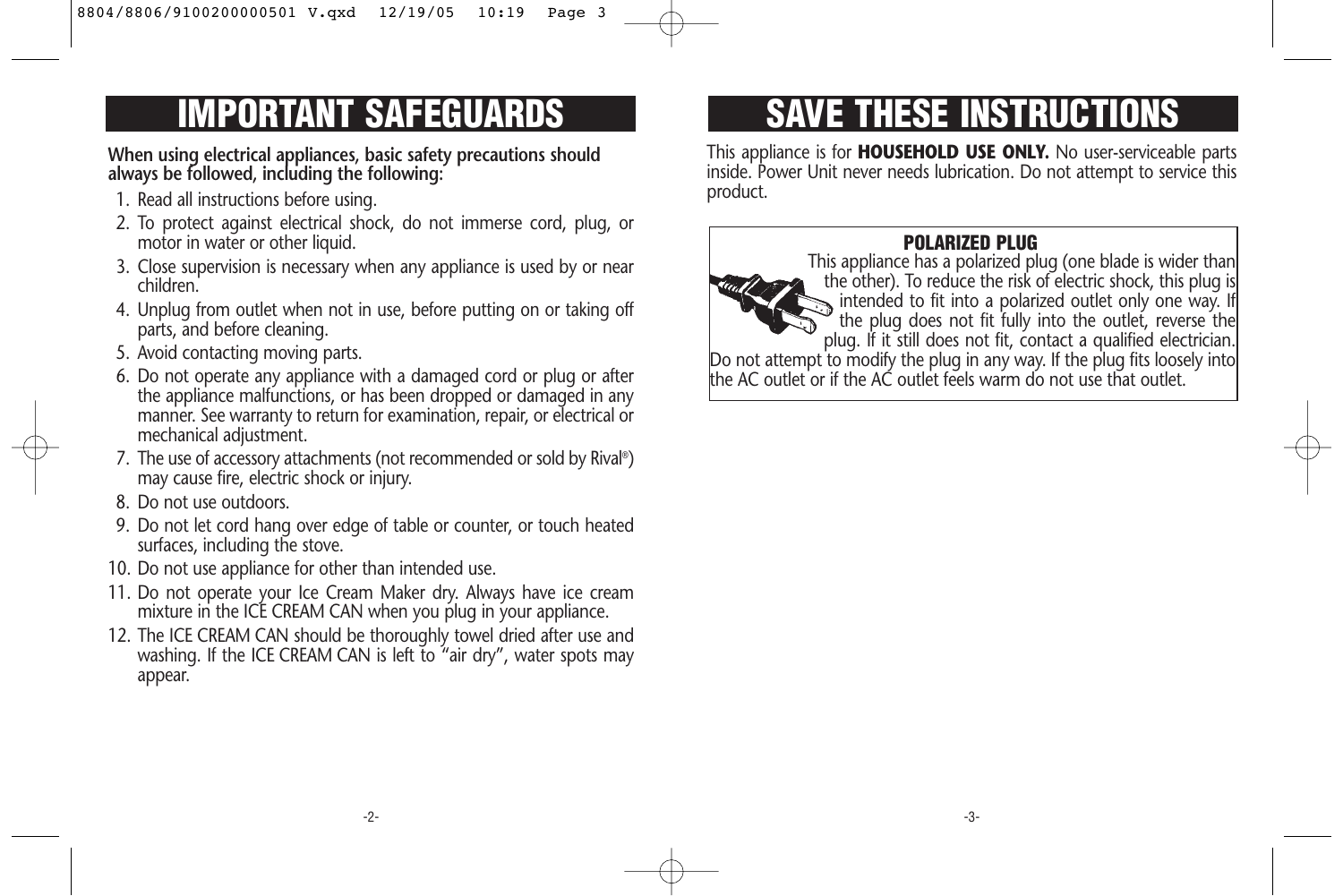# **KNOW YOUR ICE CREAM MAKER**

- **MOTOR DRIVE** Top mounted. Engages stem of DASHER and locks to bucket.
- **RUBBER CORK** Used to plug hole in COVER when hardening ice cream.

• **COVER** Tab in COVER fits notch in ice cream can.

• **DASHER**

Stem on top fits through hole in center of COVER, and engages MOTOR DRIVE.



**MOTOR DRIVE**

**RUBBER CORK**

Container holds ice cream mixture.

• **DRAIN HOLE**

• **ICE CREAM CAN**

Allows salt water to flow freely out of BUCKET.

• **BUCKET**

MOTOR DRIVE tabs secure BUCKET. DRAIN HOLE located near top of BUCKET. Holds rock salt and ice.

## **HOW TO USE YOUR ICE CREAM MAKER**

**NOTE:** Before using for the first time, wash all parts except MOTOR DRIVE (see "HOW TO CLEAN YOUR ICE CREAM MAKER").

- 1. Pour chilled ice cream mixture into cooled ICE CREAM CAN. Fill ICE CREAM CAN only 3/4 full, as mixture will expand during freezing.
- 2. Insert DASHER. Be sure that bottom of DASHER fits the indentation at bottom of ICE CREAM CAN.
- 3. Place COVER on ICE CREAM CAN.

|                                                       | <b>MAKER SIZE</b> |            |
|-------------------------------------------------------|-------------------|------------|
| For best results use Rival® Rock Salt                 | 4 Quart           | 6 Quart    |
| <b>ROCK SALT</b> for making ice cream                 | 3 Cups            | 4 Cups     |
| <b>ROCK SALT</b> for hardening ice cream              | 2 Cups            | 3 Cups     |
| <b>CRUSHED ICE for making and hardening ice cream</b> | 5-10 lbs.         | 10-15 lbs. |

- 4. Place filled ICE CREAM CAN in BUCKET. Make sure ICE CREAM CAN is centered and engages with bottom of BUCKET.
- 5. Place MOTOR DRIVE over ICE CREAM CAN so that stem of DASHER engages hole in bottom of MOTOR DRIVE. Rotate ICE CREAM CAN slightly until MOTOR DRIVE engages ICE CREAM CAN COVER. Fit the four tabs on the bottom of MOTOR DRIVE into holes at the top edge of the bucket. Rotate the MOTOR DRIVE counter clockwise to secure to bucket. Plug power cord into 120 volt AC outlet.
- 6. While ice cream maker is running, distribute 2 inches of ice around bottom of BUCKET. Sprinkle approximately 1 /4 cup salt uniformly over layer of ice. (See "Important points") **NOTE:** The DASHER does not move, the ICE CREAM CAN turns around it.
- 7. Continue adding layers of ice, with salt between layers, until ice level reaches top of rotating ICE CREAM CAN. **NOTE:** Should ice cream maker stop before churning is complete (approximately 20-40 minutes), check to see if large ice cubes are jammed against the rotating ice cream can. (See "Important Points")
- 8. Ice cream should churn about 20-40 minutes or until motor stops. Unplug and remove MOTOR DRIVE.
- 9. Clear ice and salt away from top of ICE CREAM CAN. Wipe carefully to remove salt and water before removing the COVER. Lift out DASHER and scrape clean with a rubber spatula. Pack ice cream down into ICE CREAM CAN.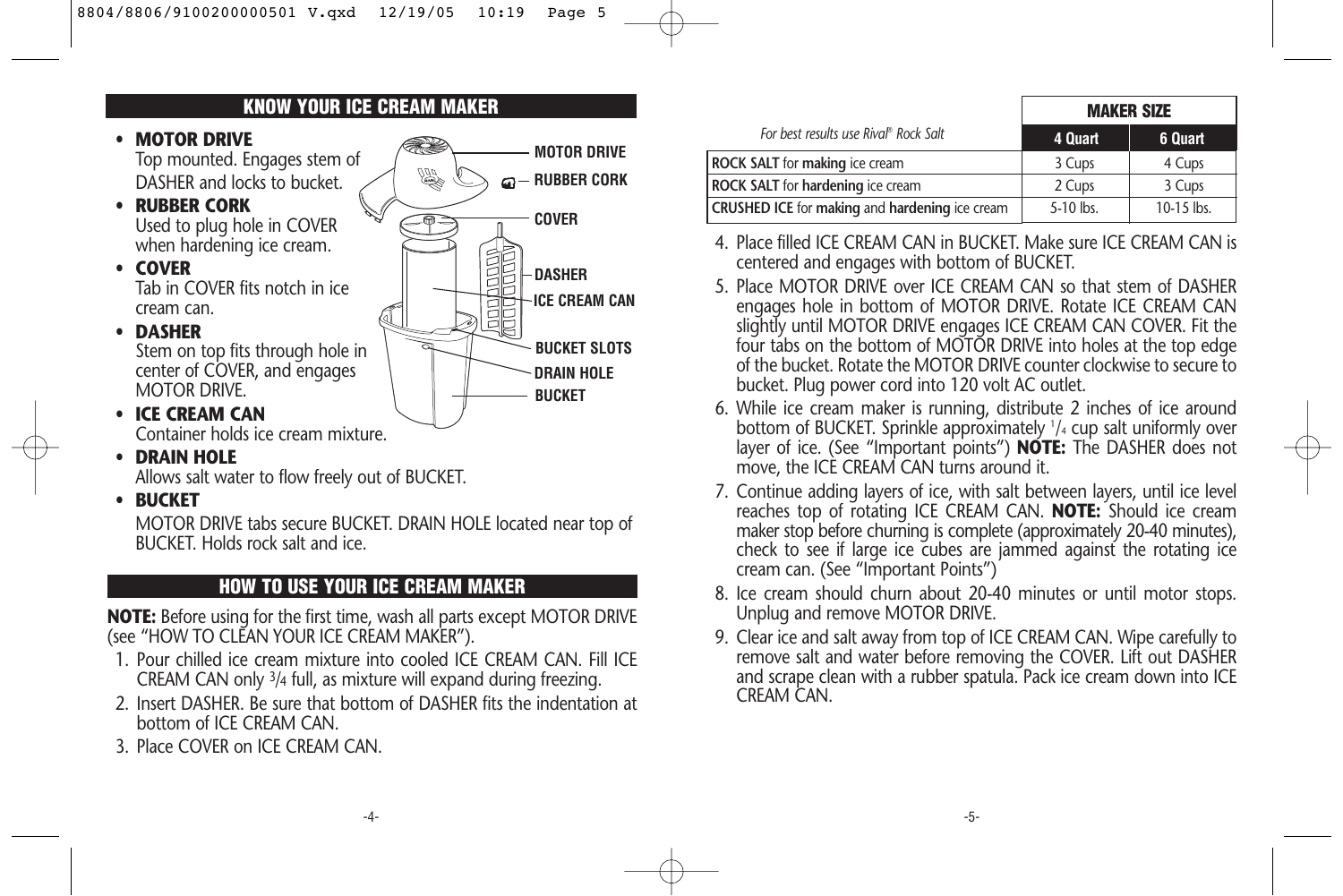# **HOW TO HARDEN AND RIPEN ICE CREAM IMPORTANT POINTS**

- 1. Pack ice cream down into ICE CREAM CAN and replace COVER. Put RUBBER CORK into hole on COVER.
- 2. Drain off salt water through DRAIN HOLE in side of BUCKET.
- 3. Repack ice and salt layers (see "How To Use Your Ice Cream Maker", previous section) covering entire ICE CREAM CAN including COVER.
- 4. Cover the BUCKET with a folded towel or a few newspapers for insulation and allow to harden for two to three hours. Hardening time varies with type of ice cream mixture used.

#### **HOME FREEZER METHOD**

#### **Ice Cream Can:**

- 1. Pack ice cream down into ICE CREAM CAN and replace COVER. Put RUBBER CORK into hole on COVER.
- 2. Place in home freezer for several hours.

#### **Plastic Containers:**

- 1. Spoon ice cream into plastic container; allow 1/2 inch for expansion. Cover with a tight-fitting lid.
- 2. Place in home freezer for several hours.

# 3. Plug in and operate normally. **HOW TO CLEAN YOUR ICE CREAM MAKER**

**MOTOR DRIVE:** Unplug. Never put MOTOR DRIVE in water. Wipe with a slightly damp cloth. MOTOR DRIVE never needs lubrication.

**ICE CREAM CAN, COVER, AND DASHER:** Wash in hot, soapy water. Rinse and dry thoroughly. **IMPORTANT:** ICE CREAM CAN should be towel dried; if left to "air dry," water spots may appear. Do not replace COVER until ice cream can is dry. Do not put any parts in dishwasher.

**ICE CREAM BUCKET:** After every use, clean thoroughly to remove salt water residue.

**TO ACHIEVE A SMOOTH TEXTURED ICE CREAM:** Carefully follow the ice and salt amounts indicated. As the ice melts and the ice level decreases, add small amounts of ice to maintain the original level.

**TO LOOSEN JAMMED ICE:** Unplug the power cord and twist ice cream can several times. Plug in cord to restart churning process. If jamming continues, add 2 cups of water to BUCKET.

**ICE CREAM** should churn approximately 25-40 minutes or until motor stops. If you choose to churn less than the  $\frac{3}{4}$  volume of liquid recipe, the motor may not stop. Occasionally check mixture until ice cream looks like fluffy mashed potatoes. Unplug and remove MOTOR DRIVE.

**DRAIN HOLE:** Check frequently to make sure salt water flows freely through the hole. A plugged drain hole may allow salt water to seep into the ICE CREAM CAN and ruin the ice cream.

**SET IN SINK** or above sink drain to catch excess water.

**AUTO SAFETY SHUT OFF:** This ice cream maker is supplied with an AUTO SAFETY SHUTOFF. Should the motor become overheated it will turn off. In order to restart the ice cream freezer, the following steps must be followed: 1. Unplug the ice cream freezer.

2. Wait at least 20 minutes for motor to cool.

# **RECIPES**

#### **DELICIOUS HOMEMADE ICE CREAM**

For great tasting homemade ice cream, use Rival®'s Quick and Easy Ice Cream Mixes to create your favorite recipes.

It's fast, easy, and tastes great!

Rival®'s ice cream mixes are packed in convenient 8 oz

packets. Each packet makes up to 2 quarts of delicious ice cream.

Available at many retail stores or for more information please visit www.rivalproducts.com.

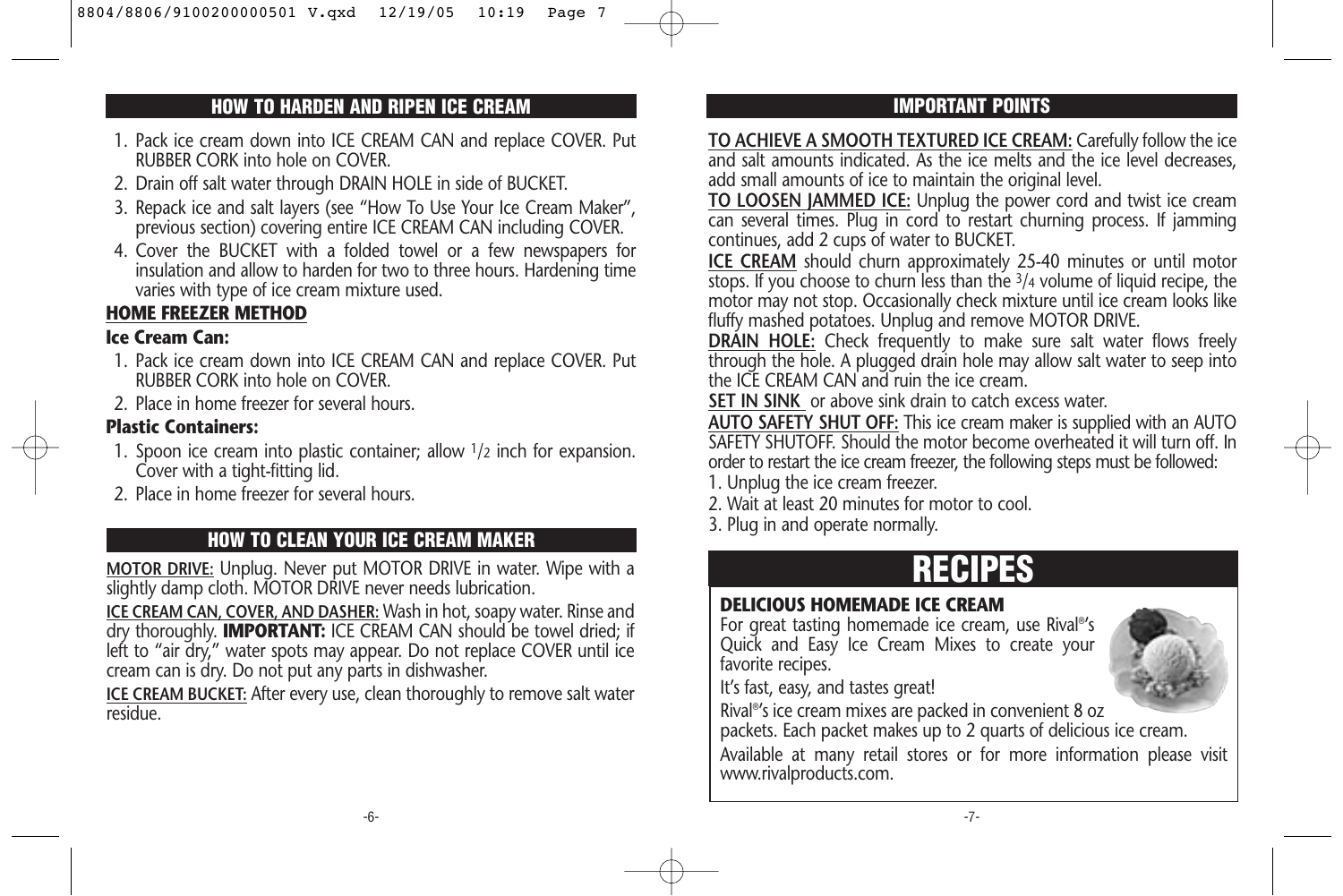# **THE RECIPES**

#### **HINT FOR LOWER-FAT RECIPES**

For lower fat content, substitute 1% milk for whole milk, whole milk for half and half; and evaporated skim milk for whipping cream. Higher fat dairy products – such as whipping cream – create a smooth, rich and creamy dessert. Lower fat dairy products create a lighter dessert with a slightly different texture.

#### **OLD FASHIONED VANILLA ICE CREAM**

**4 Quart** 21 ⁄4 cups sugar 1 ⁄4 cup plus 2 tablespoons flour 1 ⁄2 teaspoon salt 5 cups milk 4 eggs, beaten 4 cups whipping cream 2 tablespoons vanilla extract

**5 Quart** 3 cups sugar 1 ⁄2 cup flour 1 ⁄2 teaspoon salt 61 ⁄4 cups milk 5 eggs, beaten 5 cups whipping cream 2 tablespoons plus 11 ⁄2 teaspoon vanilla extract

#### **6 Quart** 31 ⁄2 cups sugar 1 ⁄2 cup flour 3 ⁄4 teaspoon salt 7 cups milk 6 eggs, beaten 6 cups whipping cream 3 tablespoons vanilla extract

Combine sugar, flour and salt in saucepan. Gradually stir in milk. Cook over medium heat approximately 15 minutes or until thickened, stirring constantly.

Gradually stir about 1 cup of hot mixture into the beaten eggs. Add egg mixture to remaining hot mixture, stirring constantly. Cook 1 minute; remove from heat. Refrigerate 2 hours. Combine whipping cream and vanilla in large bowl; add chilled mixture, stirring with wire whisk to combine. Freeze as directed.

**Cookies and Cream Ice Cream:** Crumble chocolate sandwich cookies (25 cookies for 4 quart, 30 cookies for 5 quart, or 40 cookies for 6 quart) into mixture before freezing. **Coffee Ice Cream:** Combine instant coffee (4 tablespoons for 4 quart,

5 tablespoons for 5 quart, or 6 tablespoons for 6 quart) with sugar, flour and salt. Continue as directed.

#### **CINNAMON BLACK WALNUT ICE CREAM**

#### **4 Quart** 4 cups whipping cream 4 cups half and half 2 cups sugar 21 ⁄2 cups chopped black walnuts 1 tablespoons vanilla extract 1 teaspoon cinnamon 1 ⁄2 teaspoon salt

#### **5 Quart** 5 cups whipping cream 5 cups half and half 2<sup>1/2</sup> cups sugar 31 ⁄8 cups chopped black walnuts 1 tablespoon plus 3 ⁄4 teaspoon vanilla extract 11 ⁄4 teaspoon cinnamon 1 ⁄2 teaspoon salt

**6 Quart** 6 cups whipping cream 6 cups half and half 3 cups sugar 33 ⁄4 cups chopped black walnuts 11 ⁄2 tablespoons vanilla extract 11 ⁄2 teaspoons cinnamon 3 ⁄4 teaspoon salt

Combine all ingredients. Cover; refrigerate 30 minutes. Freeze as directed.

### **CHOCOLATE ICE CREAM**

| 5 Quart                                   | 6 Quart                                  |
|-------------------------------------------|------------------------------------------|
| 3 <sup>1</sup> / <sub>3</sub> cups sugar  | 4 cups sugar                             |
| 2½ tablespoons cornstarch                 | 3 tablespoons cornstarch                 |
| 1/ <sub>2</sub> teaspoon salt             | 3⁄4 teaspoon salt                        |
| 7 <sup>1/2</sup> cups milk                | 9 cups milk                              |
| 5 eggs, beaten                            | 6 eggs, beaten                           |
| 7½ squares semisweet<br>chocolate, melted | 9 squares semisweet chocolate.<br>melted |
| 1% cup half and half                      | 2 cups half and half                     |
| 2½ cups whipping cream                    | 3 cups whipping cream                    |
| 2½ teaspoons vanilla extract              | 1 tablespoon vanilla extract             |
|                                           |                                          |

Combine sugar, cornstarch and salt in a saucepan. Gradually stir in milk.

Cook over medium heat until mixture comes to a simmer, stirring constantly. Gradually stir about 1 cup of the hot mixture into the beaten eggs. Add to remaining hot mixture, stirring constantly. Cook and stir over low heat until slightly thickened (about 2 minutes). Stir in melted chocolate. Beat with a whisk until mixture is smooth. Stir in half and half, whipping cream and vanilla. Cover and refrigerate 2 hours. Freeze as directed.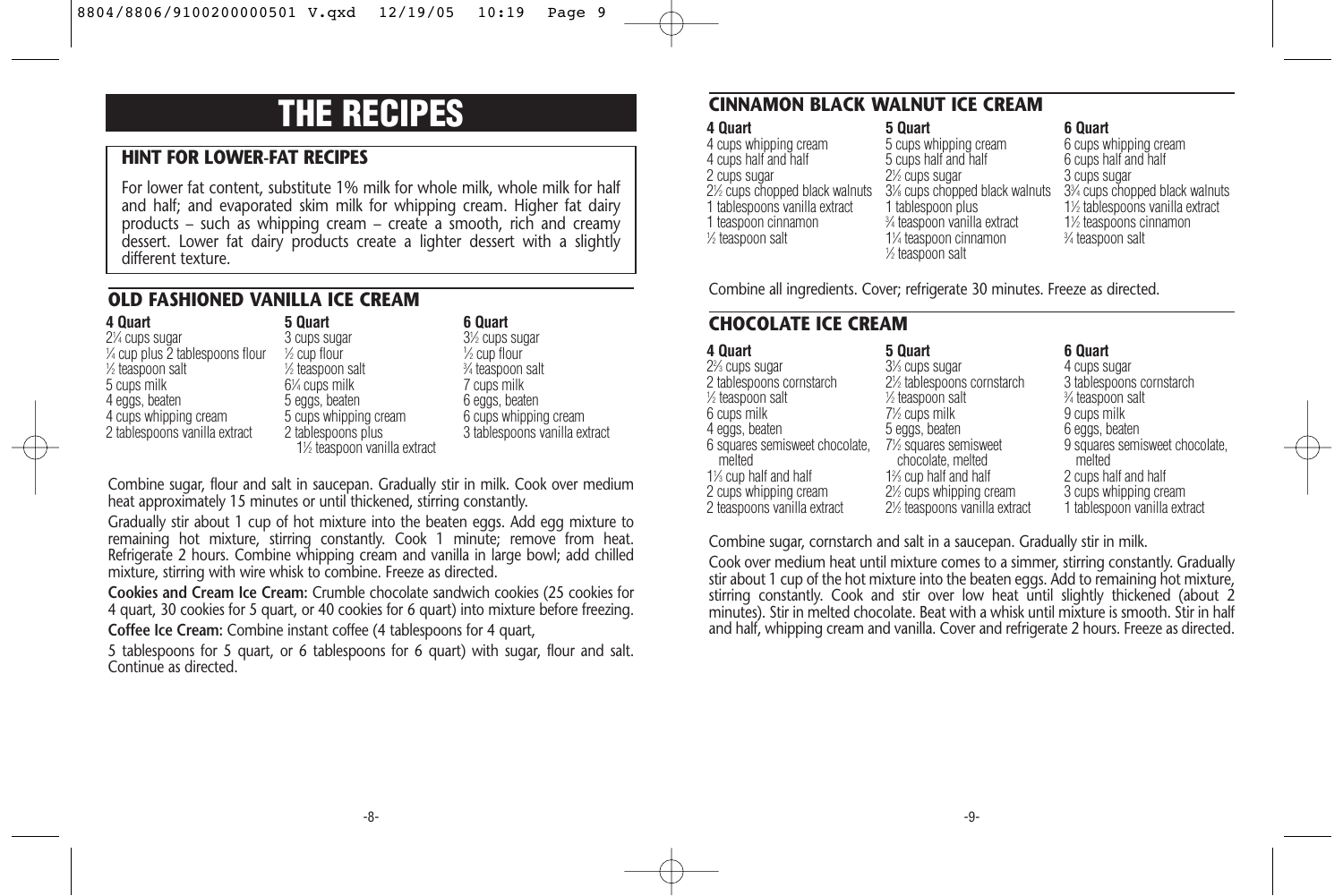#### **CHOCOLATE CHIP ICE CREAM**

| 4 Quart                                          | 5 Quart                                                       | 6 Quart                                          |
|--------------------------------------------------|---------------------------------------------------------------|--------------------------------------------------|
| 2 <sup>1/2</sup> cups milk                       | 3¼ cups milk                                                  | 4 cup milk                                       |
| 2 <sup>3</sup> / <sub>4</sub> cups sugar         | 3 <sup>1/2</sup> cups sugar                                   | 3 <sup>3</sup> / <sub>4</sub> cups sugar         |
| 1 teaspoon salt                                  | 1% teaspoon salt                                              | 1¼ teaspoon salt                                 |
| 2 <sup>1/2</sup> cups half and half              | $3\frac{1}{8}$ cups half and half                             | 4 cups half and half                             |
| 1½ teaspoons vanilla extract                     | 1% teaspoons vanilla extract                                  | 2 teaspoons vanilla extract                      |
| 6 cups whipping cream                            | 7½ cups whipping cream                                        | 9½ cups whipping cream                           |
| 12 oz. (2 cups) grated<br>semisweet chocolate or | 15 oz. $(2\frac{1}{2}$ cups) grated<br>semisweet chocolate or | 18 oz. (3 cups) grated<br>semisweet chocolate or |
| chocolate chips                                  | chocolate chips                                               | chocolate chips                                  |
|                                                  |                                                               |                                                  |

Scald milk until bubbles form around edge of pan. Remove from heat. Add sugar and salt. Stir until dissolved. Stir in half and half, vanilla and whipping cream. Cover and refrigerate 30 minutes. Freeze as directed.

After removing DASHER, immediately stir in chocolate.

**Mint Chocolate Chip:** Add peppermint extract (2 teaspoons for 4 quart, 2½ teaspoons for 5 quart, or 1 tablespoon for 6 quart) and green food coloring (1 ⁄2 teaspoon for 4 quart, 1 ⁄2 teaspoon plus 1 ⁄8 teaspoon for 5 quart, or 3 ⁄4 teaspoon for 6 quart) to mixture before refrigerating. Proceed as directed.

#### **VANILLA ICE CREAM**

| 4 Quart                                  | 5 Quart                                  | 6 Quart                                  |
|------------------------------------------|------------------------------------------|------------------------------------------|
| 2 cups milk                              | 2 <sup>1/2</sup> cups milk               | 3 cups milk                              |
| 1 <sup>3</sup> / <sub>4</sub> cups sugar | 2 <sup>1</sup> / <sub>2</sub> cups sugar | 2 <sup>3</sup> / <sub>4</sub> cups sugar |
| 1/ <sub>2</sub> teaspoon salt            | $\frac{1}{2}$ teaspoon salt              | 3⁄4 teaspoon salt                        |
| 2 cups half and half                     | 2½ cups half and half                    | 3 cups half and half                     |
| 1 tablespoon vanilla extract             | 1½ tablespoon vanilla extract            | 2 tablespoon vanilla extract             |
| 4 cups whipping cream                    | 5 cups whipping cream                    | 6 cups whipping cream                    |

Scald milk until bubbles form around edge of pan. Remove from heat. Add sugar and salt. Stir until dissolved. Stir in half and half, vanilla extract and whipping cream. Cover and refrigerate 30 minutes. Freeze as directed.

**Strawberry:** Add pureed strawberries (4 cups for 4 quart, 5 cups for 5 quart, or 6 cups for 6 quart) to chilled mixture before freezing.

**Banana:** Add mashed bananas (3 cups for 4 quart, 3<sup>1</sup>/<sub>2</sub> cups for 5 quart, or 4 cups for 6 quart) to chilled mixture before freezing.

**Peach:** Add pureed peaches (4 cups for 4 quart, 5 cups for 5 quart, or 6 cups for 6 quart) to chilled mixture before freezing.

#### **ROCKY ROAD ICE CREAM**

| 5 Quart                                              | 6 Quart                                           |
|------------------------------------------------------|---------------------------------------------------|
| 2 <sup>1/2</sup> cups milk                           | 3 cups milk                                       |
| 7½ squares (1 oz. each)                              | 9 squares (1 oz. each)                            |
| semisweet chocolate                                  | semisweet chocolate                               |
| 2 <sup>1</sup> / <sub>4</sub> cup sugar              | 2 <sup>3</sup> / <sub>4</sub> cup sugar           |
| 1/ <sub>2</sub> teaspoon salt                        | % teaspoon salt                                   |
| 2 <sup>1/2</sup> cups half and half                  | 3 cups half and half                              |
| 1½ tablespoons vanilla extract                       | 2 tablespoons vanilla extract                     |
| 5 cups whipping cream                                | 6 cups whipping cream                             |
| 2 <sup>1</sup> / <sub>2</sub> cups mini marshmallows | 3 cups mini marshmallows                          |
|                                                      | 2¼ cups chocolate chips                           |
|                                                      | 1 <sup>/2</sup> cups chopped pecans               |
|                                                      | 1% cups chocolate chips<br>1% cups chopped pecans |

Combine milk and semisweet chocolate in saucepan. Stirring constantly, cook over medium heat until chocolate is melted. Remove from heat. Add sugar and salt. Stir until dissolved. Stir in remaining ingredients. Cover and refrigerate 30 minutes. Freeze as directed.

#### **PEPPERMINT ICE CREAM**

| 4 Quart                      | 5 Quart                                             | 6 Quart                     |
|------------------------------|-----------------------------------------------------|-----------------------------|
| $2\frac{1}{2}$ cups milk     | 3% cups milk                                        | 4 cups milk                 |
| 2 cups sugar                 | 2 <sup>1/2</sup> cups sugar                         | 3 cups sugar                |
| 1 teaspoon salt              | 1% teaspoon salt                                    | 1¼ teaspoon salt            |
| 2% cups half and half        | 3% cups half and half                               | 4 cups half and half        |
| 1½ teaspoons vanilla extract | 1% teaspoon vanilla extract                         | 2 teaspoons vanilla extract |
| 6 cups whipping cream        | 7½ cups whipping cream                              | 9 cups whipping cream       |
| 2 cups peppermint candy      | 2 <sup>1</sup> / <sub>2</sub> cups peppermint candy | 3 cups peppermint candy     |

Scald milk until bubbles form around edge of pan. Remove from heat. Add sugar and salt. Stir until dissolved. Stir in half and half, vanilla and whipping cream. Cover and refrigerate 30 minutes. Place peppermint candy in a plastic bag. Break into large pieces (about 1 ⁄4-inch) with a mallet or rolling pin. Stir into chilled mixture. Freeze as directed.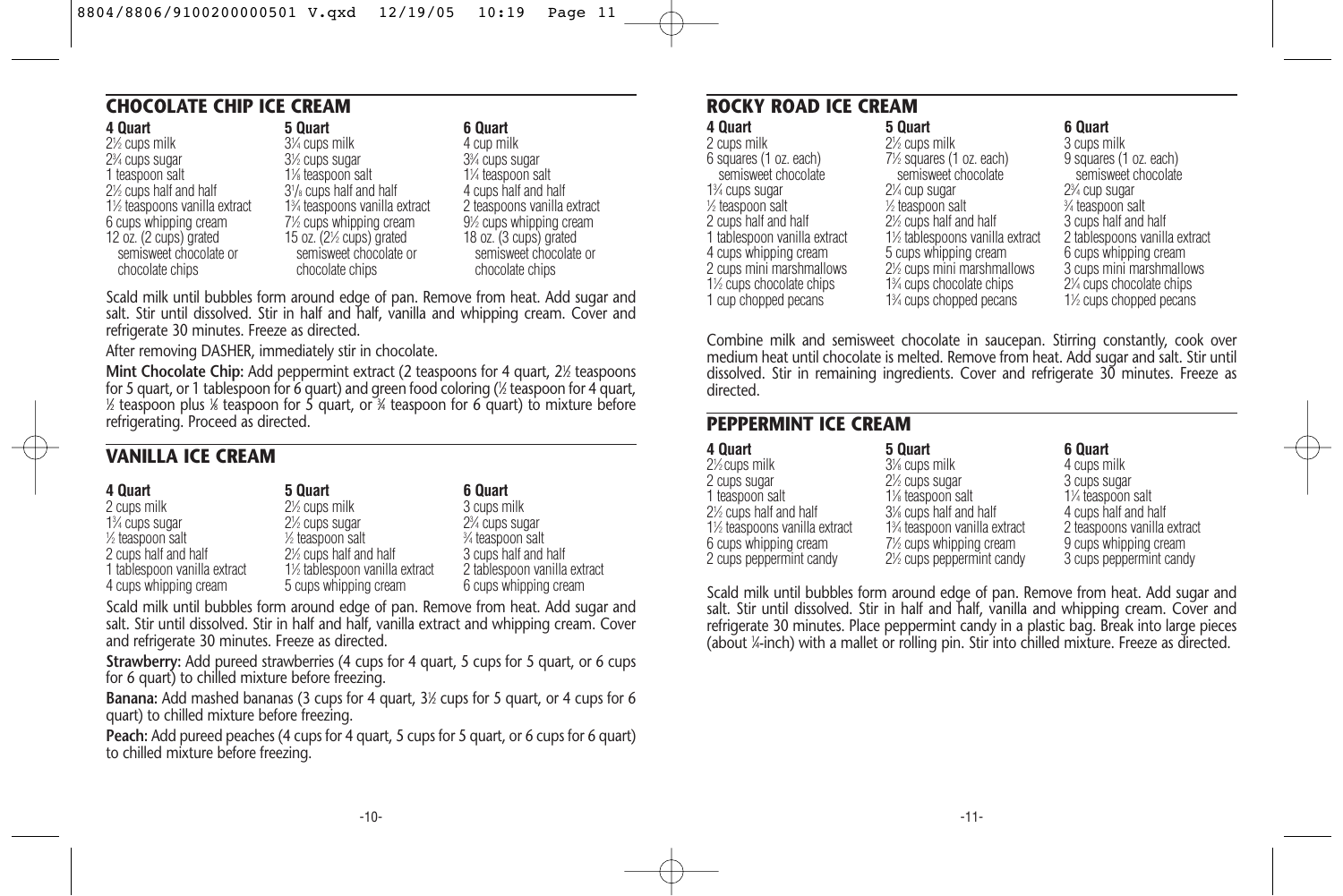# **PRALINE ALMOND FUDGE ICE CREAM**

| 4 Quart                          | 5 Quart                                                 | 6 Quart                        |
|----------------------------------|---------------------------------------------------------|--------------------------------|
| 2¼ cups light brown sugar        | 2 <sup>3</sup> / <sub>4</sub> cups light brown sugar    | 3½ cups light brown sugar      |
| 1⁄4 cup plus 2 tablespoons flour | $\frac{1}{4}$ cup plus $3\frac{1}{2}$ tablespoons flour | $\frac{1}{2}$ cup flour        |
| ½ teaspoon salt                  | 1/ <sub>2</sub> teaspoon salt                           | 3⁄4 teaspoon salt              |
| 5 cups milk                      | $6\%$ cups milk                                         | 7 cups milk                    |
| 4 eggs, beaten                   | 5 eggs, beaten                                          | 6 eggs, beaten                 |
| 4 cups whipping cream            | 5 cups whipping cream                                   | 6 cups whipping cream          |
| 2 tablespoons vanilla extract    | 2½ tablespoons vanilla extract                          | 3 tablespoons vanilla extract  |
| 2 cups slivered almonds          | 2½ cups slivered almonds                                | 3 cups slivered almonds        |
| 3 tablespoons butter             | 3% tablespoons butter                                   | 5 tablespoons butter           |
| 1 cup chocolate fudge topping    | 1¼ cup chocolate fudge topping                          | 1½ cup chocolate fudge topping |
|                                  |                                                         |                                |

Combine brown sugar, flour and salt in a saucepan. Gradually stir in milk. Cook over medium heat about 15 minutes or until thickened, stirring constantly. Gradually stir about 1 cup of the hot mixture into the beaten eggs. Add to remaining hot mixture, stirring constantly. Cook 1 minute; remove from heat. Refrigerate 2 hours. Combine whipping cream and vanilla in large bowl; add chilled mixture, stirring with a wire whisk to combine. Sauté almonds in butter over low heat about 5 minutes. Stir into ice cream mixture. Freeze as directed. Swirl chocolate fudge topping through ice cream after it has stopped churning. (**NOTE:** This is easier to do as you transfer ice cream into another container.)

#### **SPICED CIDER SORBET**

| 4 Quart                           | 5 Quart                                                             | 6 Quart                         |
|-----------------------------------|---------------------------------------------------------------------|---------------------------------|
| 4 cups apple cider or apple juice | 5 cups apple cider or apple juice 6 cups apple cider or apple juice |                                 |
| 2 cups sugar                      | 2 <sup>1/2</sup> cups sugar                                         | 3 cups sugar                    |
| 1 teaspoon whole cloves           | 1¼ teaspoon whole cloves                                            | 1½ teaspoons whole cloves       |
| 4 whole cinnamon sticks           | 5 whole cinnamon sticks                                             | 6 whole cinnamon sticks         |
| 4 cups unsweetened applesauce     | 5 cups unsweetened applesauce                                       | 6 cups unsweetened applesauce   |
| 2 cups cranberry juice            | 2 <sup>1</sup> / <sub>2</sub> cups cranberry juice                  | 3 cups cranberry juice          |
| 1/4 cup lemon juice               | 1/4 cup plus 1 tablespoon                                           | 1/ <sub>3</sub> cup lemon juice |
|                                   | lemon juice                                                         |                                 |

Combine apple cider/juice, sugar, cloves and cinnamon sticks in saucepan. Bring to a boil over medium heat , stirring occasionally. Boil 5 minutes. Remove from heat. Remove cloves and cinnamon sticks with a slotted spoon; discard. Stir in applesauce, cranberry and lemon juices. Cover refrigerate 1 hour. Freeze as directed.

### **STRAWBERRY ICE**

| 4 Ouart                   |
|---------------------------|
| 2 quarts fresh or frozen  |
| strawberries, thawed      |
| 1 cup sugar               |
| 2 cups water              |
| 2 tablespoons lemon juice |
|                           |

#### **6 Quart**

21 ⁄2 quarts fresh or frozen strawberries, thawed 2 tablespoons plus 11 ⁄2 teaspoon 3 tablespoons lemon juice 3 quarts fresh or frozen strawberries, thawed 11 ⁄2 cup sugar 3 cups water

Puree strawberries and combine with sugar. Let stand 2 hours. Add water and lemon juice. Cover; refrigerate 30 minutes. Freeze as directed.

**5 Quart**

11 ⁄4 cup sugar 2<sup>1/2</sup> cup water

lemon juice

#### **VANILLA ICE MILK**

| 4 Quart                     | 5 Quart                                      | 6 Quart                         |
|-----------------------------|----------------------------------------------|---------------------------------|
| 3 cups skim milk            | 3 <sup>3</sup> / <sub>4</sub> cups skim milk | 4 <sup>1/2</sup> cups skim milk |
| 1 <sup>/2</sup> cups sugar  | 1 <sup>3</sup> / <sub>4</sub> cups sugar     | 2¼ cups sugar                   |
| 1⁄4 teaspoon salt           | 1/4 teaspoon salt                            | 1/ <sub>4</sub> teaspoon salt   |
| 9 cups whole milk           | 11% cups whole milk                          | 13½ cups whole milk             |
| 1½ teaspoon vanilla extract | 1% teaspoons vanilla extract                 | 2¼ teaspoons vanilla extract    |

Thoroughly combine all ingredients. Cover and refrigerate 30 minutes. Freeze as directed. Stir after freezing to blend any unfrozen skim milk into frozen mixture.

#### **CHOCOLATE ICE MILK**

| 4 Quart                       | 5 Quart                                  | 6 Quart                                        |
|-------------------------------|------------------------------------------|------------------------------------------------|
| 2½ cups skim milk             | 3% cups skim milk                        | 3 <sup>3</sup> / <sub>4</sub> cups skim milk   |
| 8½ cups whole milk            | 10 <sup>%</sup> cups whole milk          | 12 <sup>3</sup> / <sub>4</sub> cups whole milk |
| 4 squares semisweet chocolate | 5 squares semisweet chocolate            | 6 squares semisweet chocolate                  |
| 2% cups sugar                 | 3 <sup>1</sup> / <sub>3</sub> cups sugar | 4 cups sugar                                   |
| 1 teaspoon salt               | 1¼ teaspoon salt                         | 1 <sup>1</sup> / <sub>2</sub> teaspoon salt    |
| 2 teaspoons vanilla extract   | 2½ teaspoons vanilla extract             | 2 tablespoons vanilla extract                  |

Combine skim and whole milk in saucepan. Add semisweet chocolate. Cook over medium heat until chocolate is melted, stirring constantly. Remove from heat. Add sugar and salt. Stir until dissolved. Stir in vanilla. Cover and refrigerate 2 hours. Freeze as directed. Stir after freezing to blend any unfrozen skim milk into frozen mixture.